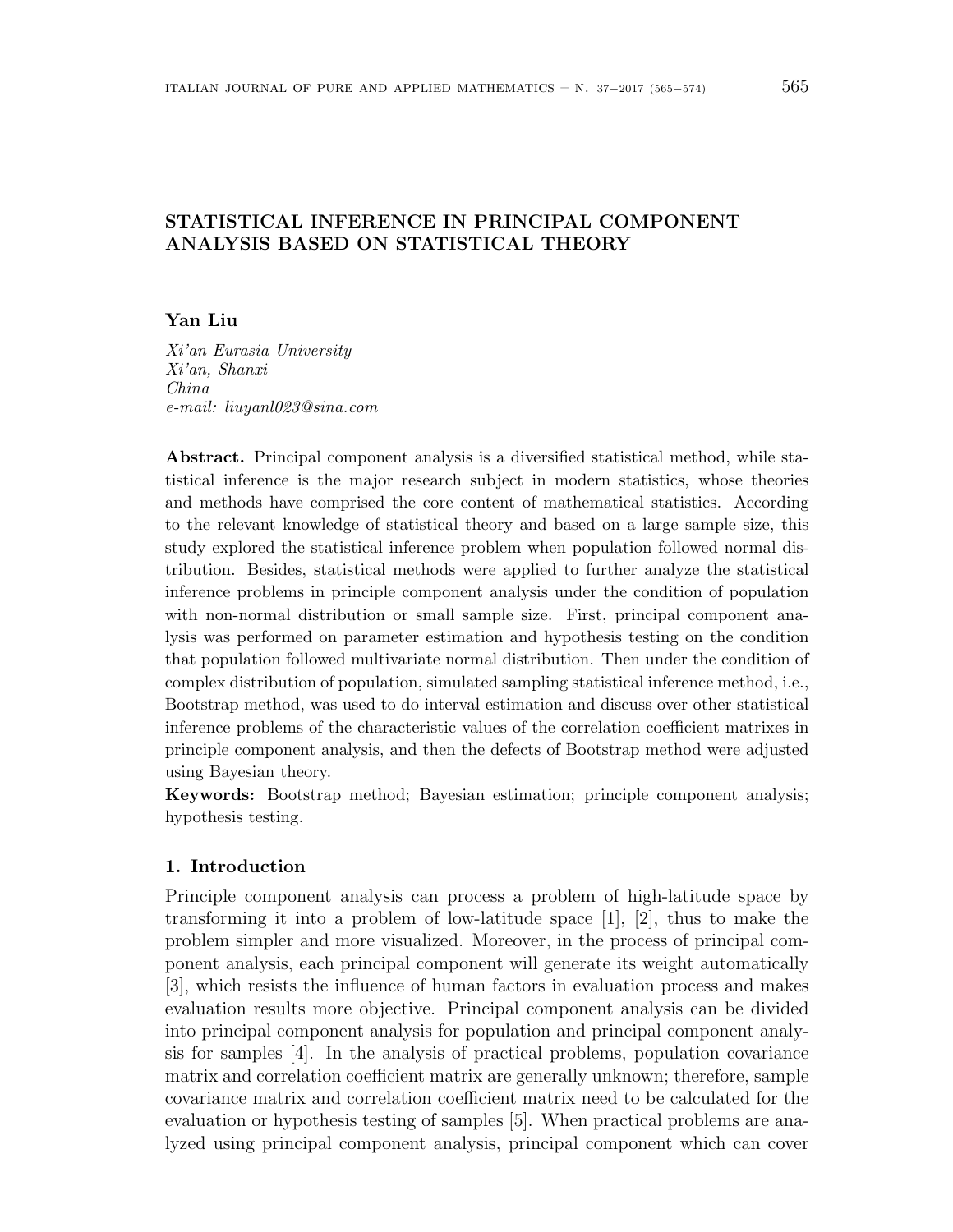population information is selected through changing variable values and moreover further analysis is made on this basis. But, the premise of principal component selection is to suppose that these principal components can cover population information [6]. Therefore, corresponding hypothesis testing is needed to determine whether the processing of follow-up question is feasible.

In terms of the current situation of the development of statistical theory, studies of the statistical inference problem of principal component analysis mainly focus on the interval estimation of characteristic value of covariance matrix, the applicability test of principal component analysis, the test of principal component quantity selection, the test of characteristic root of population covariance matrix, etc [7]. With the development of modern computer technology in recent years, some new methods and ideas, for example, Bootstrap method, Logistic regression method and Jackknife estimation method, are added into statistical inference processing new technology [8, 9]. Bootstrap method and Jackknife estimation methods are two major simulation methods of statistical inference, which have been explored by many scholars in China and abroad. On the basis of previous studies, this study attempted to create resampling samples using Bootstrap method and then made interval estimation on the characteristic root of population covariance matrix based on the obtained samples. Finally, the existing loophole and defects of Bootstrap method were fixed and overcome using Bayesian theory.

### **2. Principal component analysis under multivariate normal distribution**

#### **2.1. Parameter estimation**

Parameter estimation mainly includes confidence interval of characteristic root of population covariance matrix, confidence region of characteristic vector and combination confidence region of principal component score.

(1) Confidence interval of characteristic root of population covariance matrix

In the following, principal component analysis performed on parameter estimation on the premise that population followed multivariate normal distribution. Firstly, the approximate distribution of covariance matrix characteristic root of samples was deduced and then confidence interval with a confidence level of  $1 - \alpha$  was constructed.

If population X followed normal distribution, then the original sample  $X_{(i)} =$  $(x_{i1}, x_{i2}, ..., x_{in})$  and  $X \sim N_n(\mu, \Sigma)$ . The covariance matrix *S* of samples was the maximum likelihood estimation of population covariance matrix  $\Sigma$ , and, moreover, we have  $[10]$ :

$$
S = \frac{1}{m-1} \sum_{i=1}^{m} (X_{(i)} - \overline{X}_{(*)}) (X_{(i)} - \overline{X}_{(*)})' = (S_{ij})_{n \times n}.
$$

As the maximum likelihood estimation result of  $\Sigma$  characteristic root was  $\hat{\lambda}_1, \hat{\lambda}_2, ..., \hat{\lambda}_n, (\hat{\lambda}_1, \hat{\lambda}_2, ..., \hat{\lambda}_n)$  was determined as being in almost normal distribution. As likelihood function of  $\lambda_1$  was  $L(\lambda_i) = (\lambda_i)^{-\frac{n}{2}} e^{\frac{a'_i v a_i}{2\lambda_i}}$  and, moreover,  $a'_i \Sigma a_i = \lambda_i, v \sim W_n(m-1, \Sigma)$ , therefore  $a'_i \sim \lambda_i \chi^2(m-1)$ .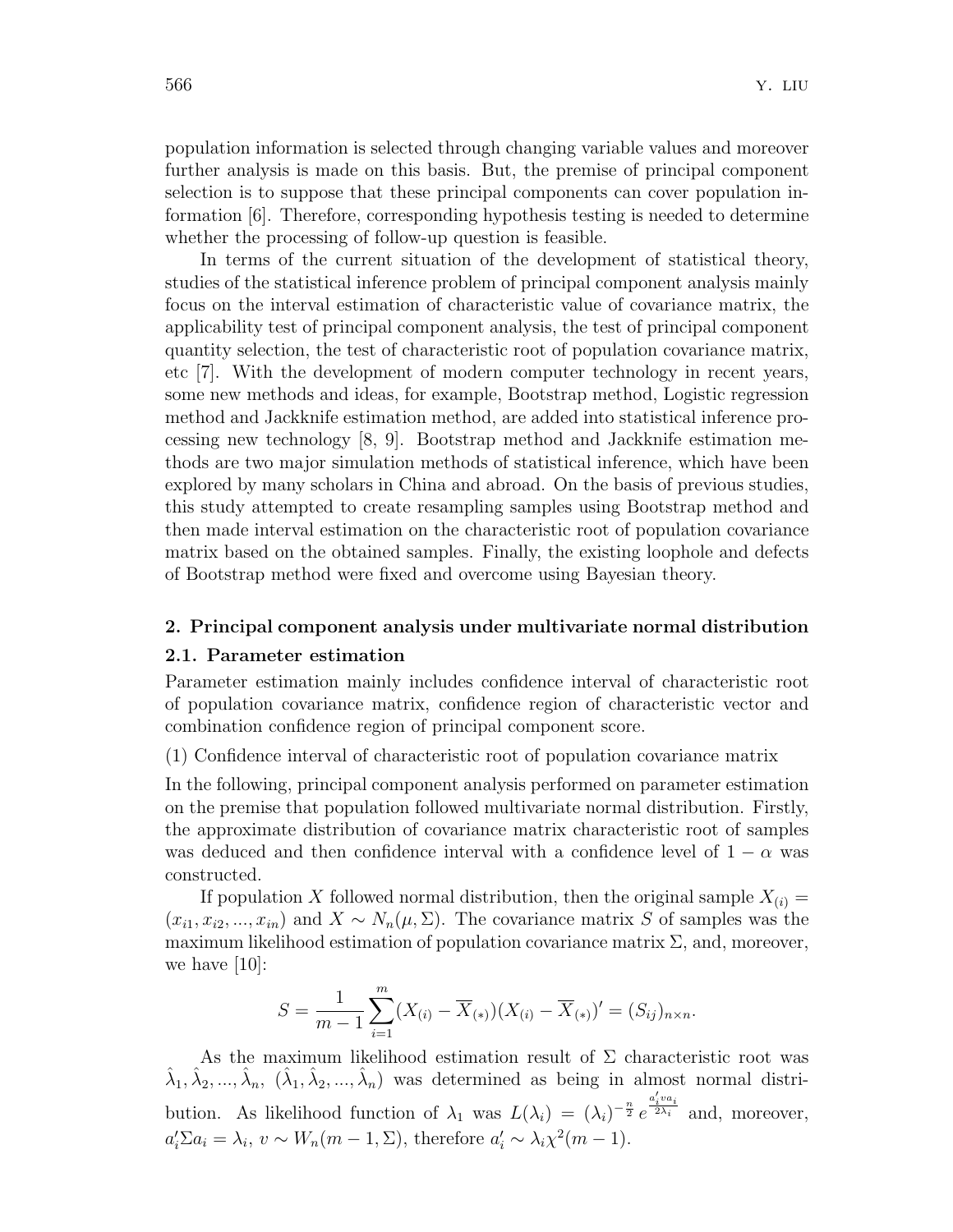Because of the mutual independence among  $\hat{\lambda}_1, \hat{\lambda}_2, ..., \hat{\lambda}_n$  and the almost normal distribution of  $(\hat{\lambda}_1, \hat{\lambda}_2, ..., \hat{\lambda}_n)$ , we have:

$$
\sqrt{m-2}(\hat{\lambda}_i - \lambda_i) \to N_n\left(0.2\ \frac{\lambda_i^2}{m}\right).
$$

Therefore, the confidence interval with a confidence level of  $1 - \alpha$  was:

$$
\frac{\hat{\lambda}_i}{1 + \sqrt{\frac{2}{m-2} Z_{\frac{1-\alpha}{2}}}} \leq \lambda_i \leq \frac{\hat{\lambda}_i}{1 - \sqrt{\frac{2}{m-2} Z_{\frac{1-\alpha}{2}}}}.
$$

It can be known from the above equation that, the increase of  $\hat{\lambda}_i$  could widen the confidence interval of  $\lambda_i$  under the condition of a large sample size. However, when the characteristic value was relatively large, the confidence interval would be wide as well, even though the sample size was relatively large; at this moment, the estimation of characteristic root lost significance.

(2) Confidence region of characteristic vector

In the following content, parameter estimation of characteristic vector  $a_1, a_2, \ldots, a_n$ was performed through building the confidence region of  $a_1, a_2, \ldots, a_n$ . If and moreover the maximum likelihood estimation result of  $\Sigma$  was  $\Sigma = S$ , when the characteristic roots of  $\Sigma$ , i.e.,  $\lambda_1, \lambda_2, ..., \lambda_n$ , satisfied the relationship that  $\hat{\lambda}_1 \geq$  $\hat{\lambda}_2 \geq \cdots \geq \hat{\lambda}_n$ , then the corresponding unit orthotropic characteristic vectors were  $\hat{a}_1, \hat{a}_2, ..., \hat{a}_n$  respectively and, moreover,  $\hat{a}_i = (\hat{a}_{1i}, \hat{a}_{2i}, ..., \hat{a}_{ni})$ . If  $\hat{a}_{1i} \geq 0$ , then  $(\hat{a}_i, \hat{a}_2, \ldots, \hat{a}_n)$  was determined as being in almost normal distribution based on the maximum likelihood estimation. Suppose

$$
A_i = \lambda_i \sum_{k=1}^n \frac{\lambda_k}{(\lambda_k - \lambda_i)^2} a_k a'_k
$$

and, moreover,  $\sqrt{n}(\hat{a}_i - a_i) \rightarrow N_n(0, A_i)$ , then the confidence region with a confidence level of  $1 - \alpha$  was:

$$
\frac{n^2(\hat{a}_i - a_i)(\hat{a}_i - a_i)'}{\lambda_i \sum_{k=1}^n \frac{\hat{\lambda}_k a + k a'_k}{(\hat{\lambda}_k - \hat{\lambda}_i)^2}} \leq \left(Z_{\frac{1-\alpha}{2}}\right)^2.
$$

(3) Combination confidence region of principal component score

If population X followed normal distribution, then the original sample  $X_{(i)} =$  $(x_{i1}, x_{i2}, ..., x_{in})$  and, moreover,  $X \sim N_n(\mu, \Sigma)$ . If  $\Sigma > 0$  and the maximum likelihood estimation result of  $\Sigma$  was  $hat\Sigma = S$ , when characteristic roots of  $\Sigma$ , i.e.,  $\lambda_1, \lambda_2, ..., \lambda_n$ , satisfied the relationship that  $\hat{\lambda}_1 \geq \hat{\lambda}_2 \geq ... \geq \hat{\lambda}_n$ , then the corresponding unit orthotropic characteristic vectors were  $\hat{a}_1, \hat{a}_2, \ldots, \hat{a}_n$  and, moreover,  $\hat{a}_i = (\hat{a}_{1i}, \hat{a}_{2i}, \dots, \hat{a}_{ni})$ . If  $\hat{a}_{1i} \geq 0$ , then the *i*-th principal component could be expressed as follows according to the principal component analysis

$$
Y_i = a_i X = a_{i1} X_i + a_{i2} X_2 + \dots + a_{in} X_n.
$$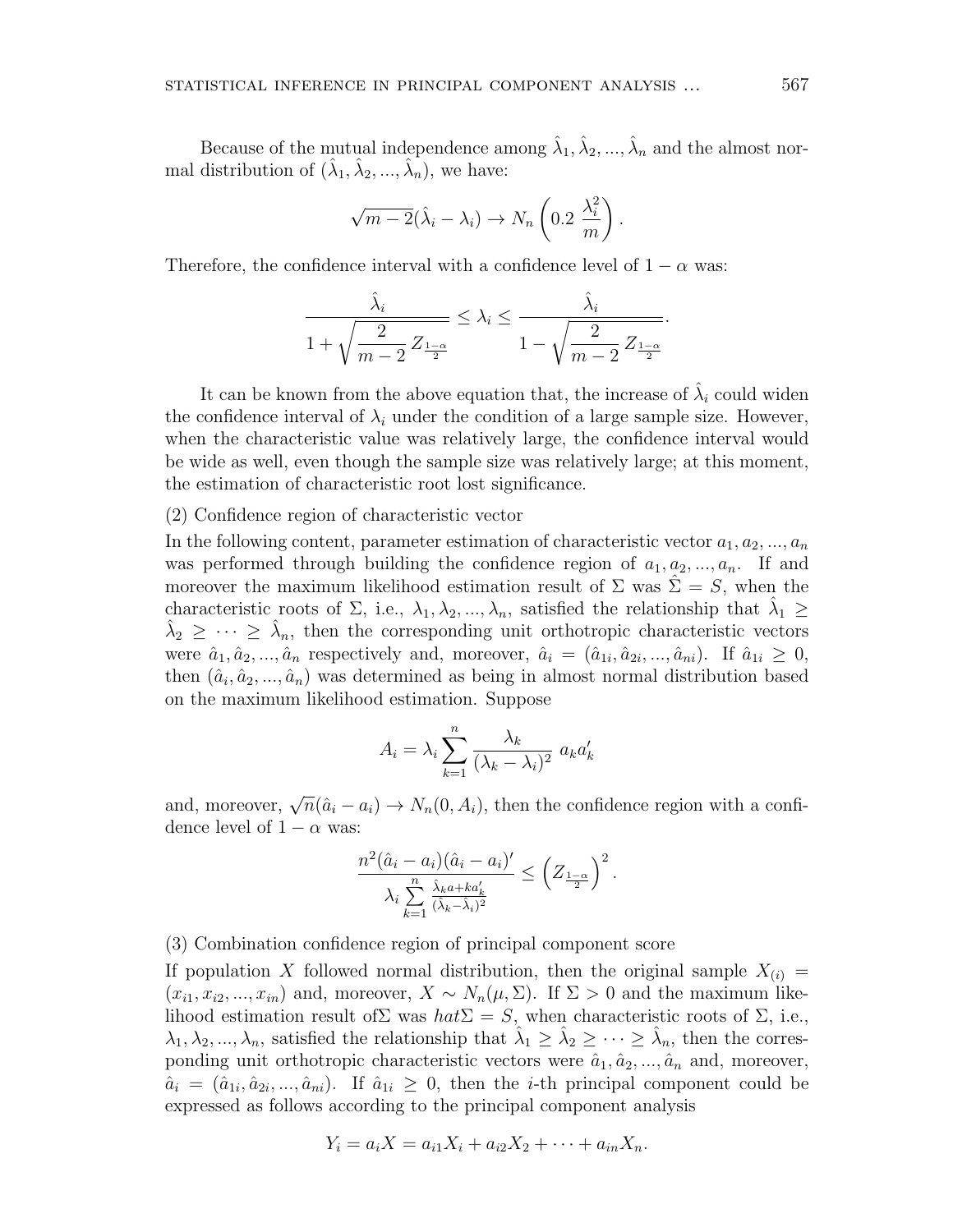According to the confidence interval of characteristic root and the confidence region of characteristic vector of population covariance matrix obtained by parameter estimation previously, the combination confidence region of principal component score could be deduced.

According to  $\sqrt{n}(\hat{a}_i - a_i) \rightarrow N_n(0, A_i)$ , the principal component score approximately followed normal distribution [11]. Therefore, the following calculation was needed

$$
E[\hat{Y}_i] = E[a_i'X_{(i)}] = E[a_i'V - \hat{a}_i'X_{(i)}] + E[\hat{a}_i'X_{(i)}] = \hat{a}_i'\mu_i
$$
  

$$
D[\hat{Y}] = D[a_i'X_{(i)}] = D[a_i'X_{(i)} - \hat{a}_i'X_{(i)}] = A_i\Sigma
$$

It could be known that  $\hat{Y}_i - \hat{a}'_i \mu_i \to N_n(0, A_i, \Sigma)$ . Thus the confidence region of principal component score was:

$$
\frac{n(\hat{Y} - \hat{a}'_i\mu_i)(\hat{Y} - \hat{a}'_i\mu_i)'}{\left[\hat{\lambda}_i \sum_{k=1}^n \frac{\hat{\lambda}_k \hat{a}_k \hat{a}'_k}{(\hat{\lambda}_k - \hat{\lambda}_i)^2}\right] \hat{\Sigma}} \le (Z_{\frac{1-\alpha}{2}})^2
$$

#### **2.2. Hypothesis testing**

Hypothesis testing mainly includes [12] hypothesis testing on the adaptability of principal component analysis, hypothesis testing of population covariance matrix characteristic root, and hypothesis testing on the selection of principal component number, etc.

(1) Hypothesis testing on the adaptability of principal component analysis

Hypothesis testing on the adaptability of principal component analysis, a common correlation test [13], aims at testing the hypothesis that the correlation coefficients of variables were all equal or not all equal to each other. If the correlation coefficients of n principal components were all equal, then it indicated that, characteristic roots of covariance matrix were all unequal [14]; at that moment, principal component analysis cannot be performed on n principal components. Therefore, the testing of correlation structure should be carried out. The following was an example of Kaiser-Meyer-Olkin (KMO) test.

The calculation formula of KMO [15] was:

$$
KMO = \frac{\sum_{j=1}^{k} \sum_{i \neq j}^{k} r_{ij}^2}{\sum_{j=1}^{k} \sum_{i \neq j}^{k} r_{ij}^2 + \sum_{j=1}^{k} \sum_{i \neq j}^{k} \rho_{ij}^2}
$$

where  $r_{ij}$  stands for simple correlation and  $\rho_{ij}$  stands for partial correlation coefficient. It can be seen from the above formula that, the value of KMO was [0*,* 1], which fell out of the range of [0*,* 0*.*5). Thus, it was unsuitable to carry out a principal component analysis.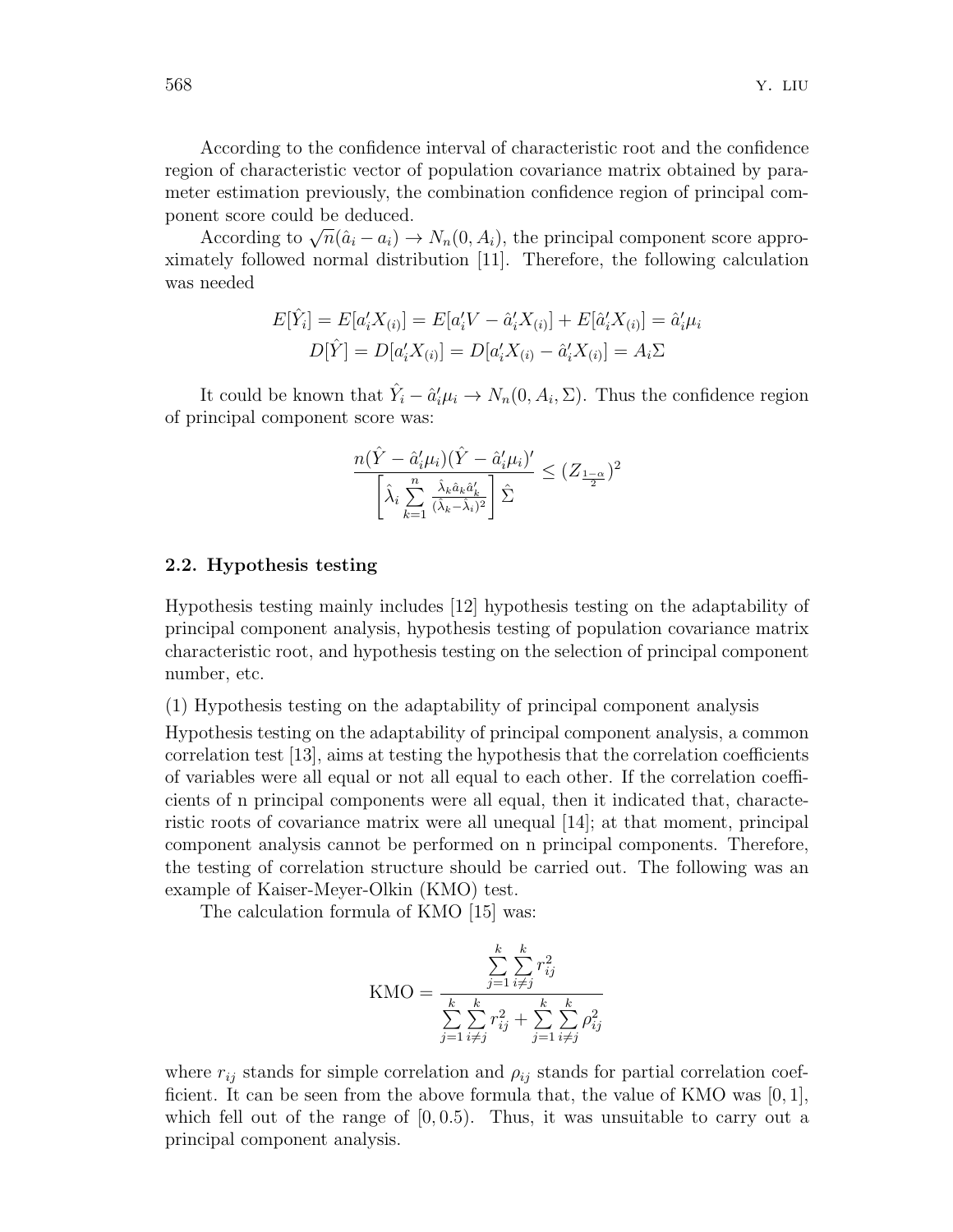### (2) Hypothesis testing of population covariance matrix characteristic root

It can be known from statistical theory that, if matrix  $A' = A$ , then characteristic values of the matrix, i.e.,  $\lambda_1, \lambda_2, ..., \lambda_n$ , were ranked in order of size. Suppose  $\lambda_1$  *>*  $\lambda_2$  *>*  $\cdots$  *>*  $\lambda_n$  and, moreover,  $\gamma_1, \gamma_2, ..., \gamma_n$  as the standard orthogonal characteristic vectors corresponding to characteristic roots, then there is an *A* for any vector *x*

$$
\max_{x \neq 0} \frac{x'Ax}{x'x} = \lambda_1, \quad \min_{x \neq 0} \frac{x'Ax}{x'x} = \lambda_n.
$$

Suppose the covariance matrix of random vector $(X = (X_1, X_2, ..., X_m)'$  was  $\Sigma$ ,  $\lambda_1, \lambda_2, ..., \lambda_n$  were characteristic roots, and  $\gamma_1, \gamma_2, ..., \gamma_n$  were standard orthogonal characteristic vectors corresponding to characteristic roots of matrix *A*, then the *i*-th principal component was:

$$
Y_i = \gamma_{1i} X_1 + \gamma_{2i} X_2 + \dots + \gamma_{mi} X_m \ (i = 1, 2..., m).
$$

At that moment,  $\text{Var}(Y_i) = \gamma_i' \Sigma \gamma_i = \lambda_1$  and  $\text{cov}(Y_i, Y_j) = \gamma' \Sigma \gamma_j = 0$  ( $i \neq j$ ). Standard characteristic vectors  $\gamma_1, \gamma_2, ..., \gamma_n$  corresponding to nonzero characteristic values of covariance matrix  $\Sigma$ , i.e.,  $\lambda_1, \lambda_2, ..., \lambda_m$ , were taken as coefficient vectors, that was:

$$
Y_1 = \gamma_1' X, Y_2 = \gamma_2' X, ..., Y_m = \gamma_m' X,
$$

where  $Y_1, Y_2, ..., Y_m$  stand for the first principal component, the second principal component,..., and the *m*-th principal component of vector *X*. The necessary and sufficient conditions for that the separation of the principal components is equal to vector *X* were as follows. Firstly,  $Y = u'X$  and  $u'u = I$ , i.e., *u* was an *m*-order orthogonal matrix. Secondly, principal components *Y* were uncorrelated to each other. Thirdly, *m* components of principal component were ranked according to the size of variance.

Thus *X* vector and principal component had the following relationship

$$
Y = u'X = [u'_1, u'_2, ..., u'_m]^T \cdot X
$$
  
= 
$$
\begin{bmatrix} u_{11} & u_{12} & \cdots & u_{1m} \\ u_{21} & u_{22} & \cdots & u_{2m} \\ \vdots & \vdots & \ddots & \vdots \\ u_{m1} & u_{m2} & \cdots & u_{mm} \end{bmatrix} \begin{bmatrix} X_1 \\ X_2 \\ \vdots \\ X_m \end{bmatrix} = \begin{bmatrix} \gamma'_1 \\ \gamma'_2 \\ \vdots \\ \gamma'_m \end{bmatrix} \begin{bmatrix} X_1 \\ X_2 \\ \vdots \\ X_m \end{bmatrix}
$$

(3) Hypothesis testing of the selection of principal component number

In instance analysis, whether the selected principal components can satisfy the requirements of application needs to be determined at first; therefore, the selection of principal component number requires hypothesis testing. The selection of principal component number mainly relies on the size of contribution. The common testing methods include Bartlett test, mean method and empirical method [16].

**Bartlett test:** the method determines the number of principal component by testing whether the characteristic root is 0 [17]. If characteristics roots with low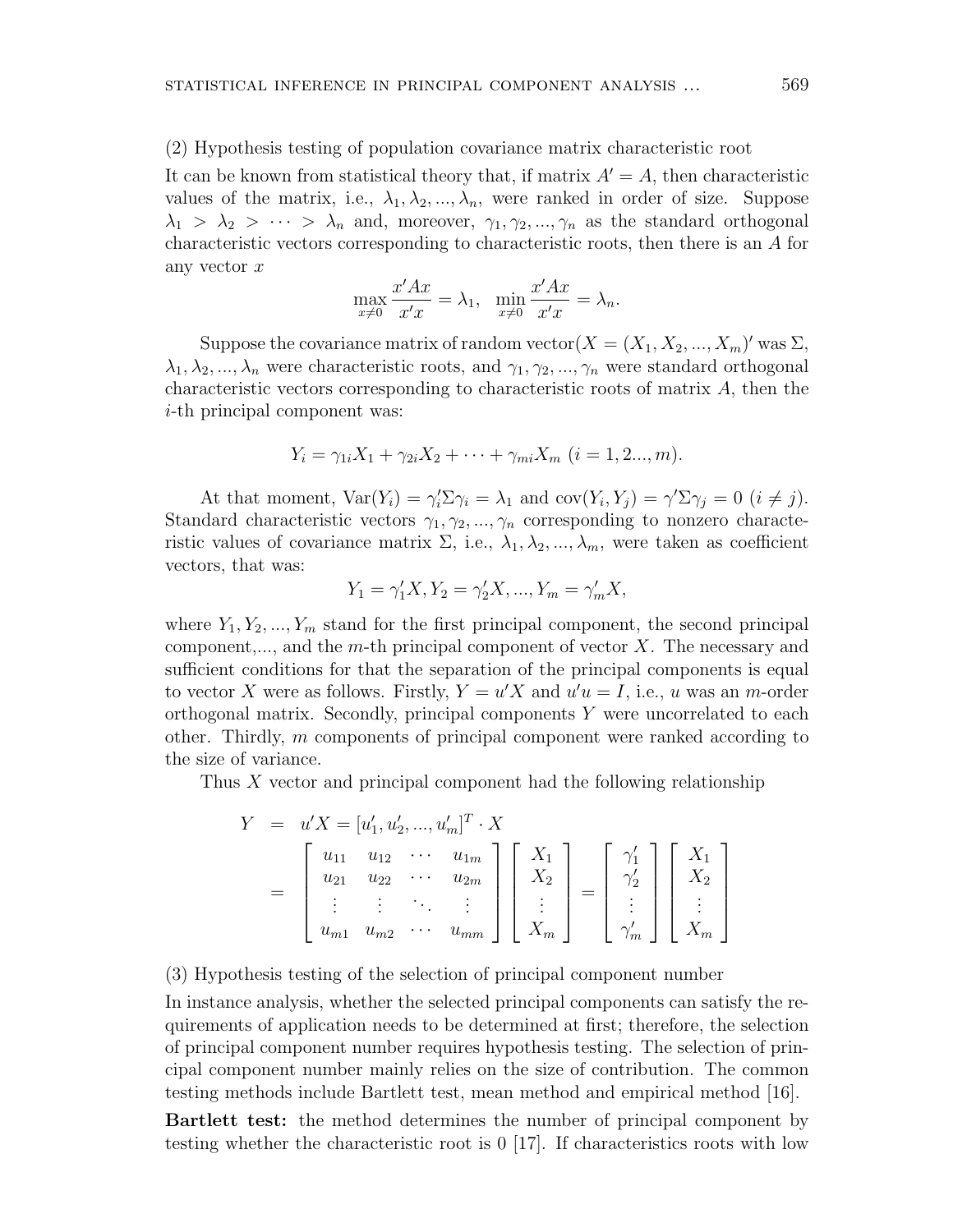ranks had no statistically significant difference with 0, then they were not considered as principal components. Only principal components whose characteristic roots were not zero were selected.

**Mean method:** the mean value of characteristic roots, i.e.,  $\overline{\lambda}$ , was calculated at first and then principal components whose characteristic roots were larger than  $\overline{\lambda}$ were selected.

**Empirical method:** empirical method determines the number of principal component according to practical experience. Generally, a component with an accumulated contribution higher than 80% can be selected as a principal component. Suppose  $\lambda_i$  stands for the characteristic value of the *i*-th principal component, then the contribution rate of the *i*-th principal component  $y_i$  was expressed as *λi* ∑*m i*=1 *λ*2. Therefore, the accumulated contribution rate of the first *m* principal components should be expressed as:

$$
\frac{\sum_{i=1}^{m} \lambda_i}{\sum_{i=1}^{n} \lambda_i} \times 100\% \quad (n > m).
$$

Generally, to reduce the loss of information and variables as well as simplify problem, the value of m should be able to ensure over 80% of accumulated contribution rate.

It can be known from practical analysis condition that, Bartlett test is easy to be affected by the volume of samples. Many principals can be obtained if the volume of sample is large; otherwise, fewer principals can be obtained. Mean method is usually easy to be affected by extremum, which can make the obtained  $\lambda$ fail to reflect practical situation. Thus, the empirical method is adopted usually as it can reflect practical situation better and satisfy the requirements of application.

## **3. Discussion on the inference problem of principal component analysis using the Bootstrap method**

The Bootstrap method mainly includes a parametric Bootstrap method and a nonparametric Bootstrap method [18]. The parametric Bootstrap method extracts samples according to population distribution function. The nonparametric Bootstrap method has no requirement on population distribution, i.e., sampling with replacement is performed to obtain samples when population distribution is unknown [19]. For example, when a parameter  $\theta$  is selected for *N* experiments, an estimated value  $\theta^{(n)}$   $(n = 1, 2, ..., N)$  can be obtained every time; then, some properties of  $\theta$  including mean value, standard deviation and confidence interval [20] are estimated according to its distribution  $F(\theta)$ . The procedures of the method are as follows.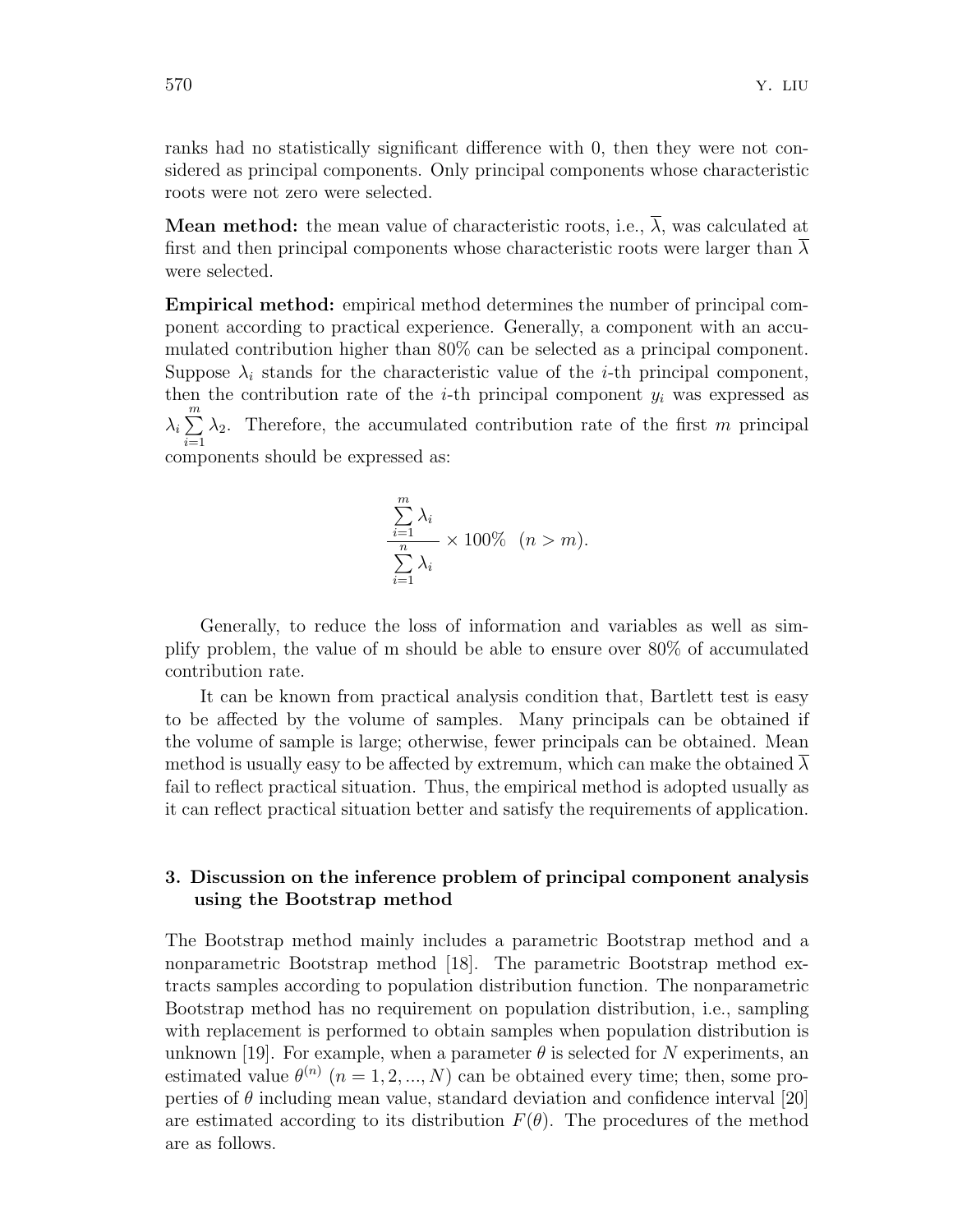Figure 1: Sampling principle of the Bootstrap method

However, the distribution condition of population is unknown generally. Therefore, sampling needs to be carried out for the analysis of statistical inference problems using the nonparametric Bootstrap method. The parameter estimation of principal component analysis has been described before. The following content was about non-parametric Bootstrap method. As there is no need to know the distribution of population in advance when the nonparametric Bootstrap method is used, we suppose the size of samples was small and insufficient for the traditional statistical inference.

The specific procedures were as follows.

- (1) Suppose the distribution of population *X* followed  $F(x)$ , the number of samples was *m*, and the original sample  $X(i) = (x_{i1}, x_{i2}, ..., x_{ip})$  ( $i = 1, 2, ..., n$ ).
- (2) The covariance matrix  $\hat{\Sigma} = S$  of samples was calculated according to  $X_{(i)}$ , then *P* characteristic roots, i.e.,  $\hat{\lambda}_1, \hat{\lambda}_2, ..., \hat{\lambda}_p$ , which were not equal with each other were obtained. The first principal component  $\lambda_1$  was processed by parameter estimation.
- (3) Sampling with replacement was carried out among m samples; the sampling repeated for m times or for *B* times to obtain a sample with a volume of *B*.
- (4) Suppose the sample obtained after *B* times of sampling as  $X_{(B)}$ . The characteristic roots of the covariance matrix of samples, i.e.,  $\lambda_1^{(b)}$  $\lambda_1^{(b)}, \lambda_2^{(b)}, ..., \lambda_p^{(b)}$  $(p = 1, 2, \ldots, B)$ , could be obtained after the covariance and characteristic root were calculated.
- (5) Frequency distribution of characteristic roots of group *B* samples was analyzed. The Bootstrap percentiles method was used to estimate the confidence interval under the confidence level of 1*α*.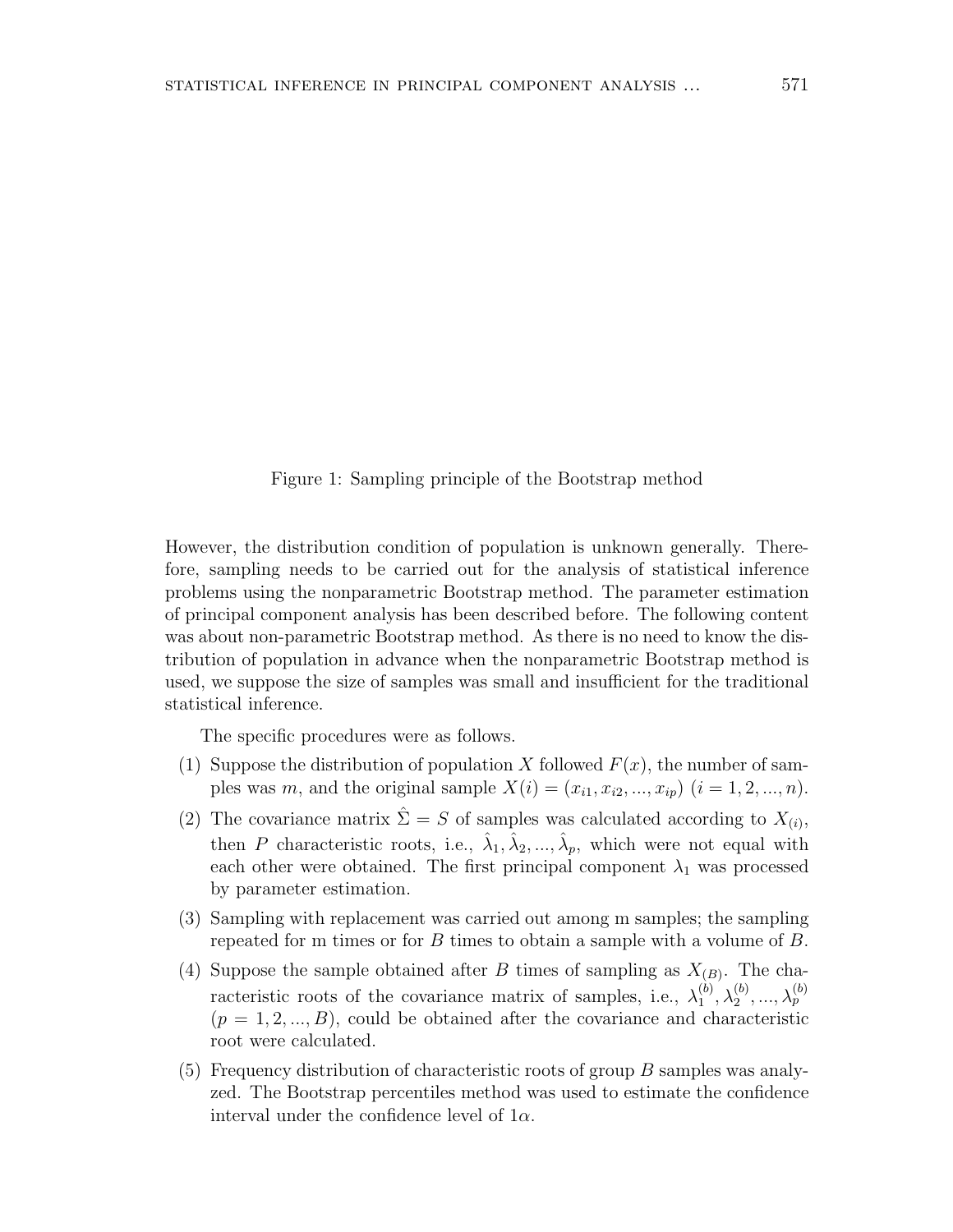### **4. Adjustment of Bootstrap based on Bayesian theory**

### **4.1. The problems existing in Bootstrap method**

Subsamples obtained in random sampling are very likely to be similar to the original samples or be regenerated samples which deviate greatly from the original samples when the traditional Bootstrap method is used to perform repeated random sampling with replacement, because the observed value of original sample has been determined [21], [22].

The defect will be more obvious when there are fewer original measured values. The phenomenon that probability concentrates on a certain observed value may result in the deviation of the finally estimated *R*(*X, F*) distribution from real distribution, which severely affects the accuracy of prediction results.

On the other hand, subsamples obtained when repeated random sampling with replacement is performed on sample  $X = (X_1, X_2, ..., X_n)$  are all samples points in original observation samples. At the moment, the properties of complete real distribution at non-original observed value points cannot be obtained and moreover the real distribution characteristics of  $R(X, F)$  cannot be obtained, which further lowers the accuracy of prediction results.

### **4.2 The adjustment of Bootstrap method using the Bayesian theory**

In reality, it is common that sample size is not large enough for statistical inference using traditional method. When the original sample is not less than 10, estimated result obtained using Bootstrap method is usually highly accurate. The advantage of the Bayesian idea in combination with the Bootstrap method is that it can solve the problem of parameter estimation in the situation of unknown and complex population distribution or small sample size. Compared to risk estimation using traditional method, this method has high preciseness. The characteristic of the Bayesian theory is that, it determines prior distribution of parameters with unknown distribution using the Bootstrap method and taking prior distribution as the starting point [23] and adjusts the problems existing in Bootstrap method using the Bayesian theory in combination with Bootstrap method.

The specific procedures were as follows.

Firstly, suppose the population  $X \sim F(x)$  as an unknown distribution and  $\theta(F)$  as a parameter to be estimated. Besides,  $(X_{(i)} = (x_{i1}, x_{2i}, ..., x_{in})$  was supposed as *n* original samples from the population  $X \sim F(x)$ . Let the empirical distribution function of  $X_{(i)}$   $(i = 1, 2, ..., m)$  be:

$$
F_i(x) \sim \frac{1}{n} \sum_{i=1}^n P(X_i < x).
$$

Secondly, before the acquisition of  $\hat{\theta}(F)$  by evaluating  $\theta(F)$ , statistic  $T_n =$  $\theta(F) - \theta(F)$  needed to be created to obtain its statistical characteristics.

Thirdly,  $m-1$  original samples following  $U(0, 1)$  were extracted and ranked according to their size, denoted as  $u_{(1)}, u_{(2)}, ..., u_{(n-1)}$   $(u_{(0)}, = 0, u_{(n)}, = 1)$ .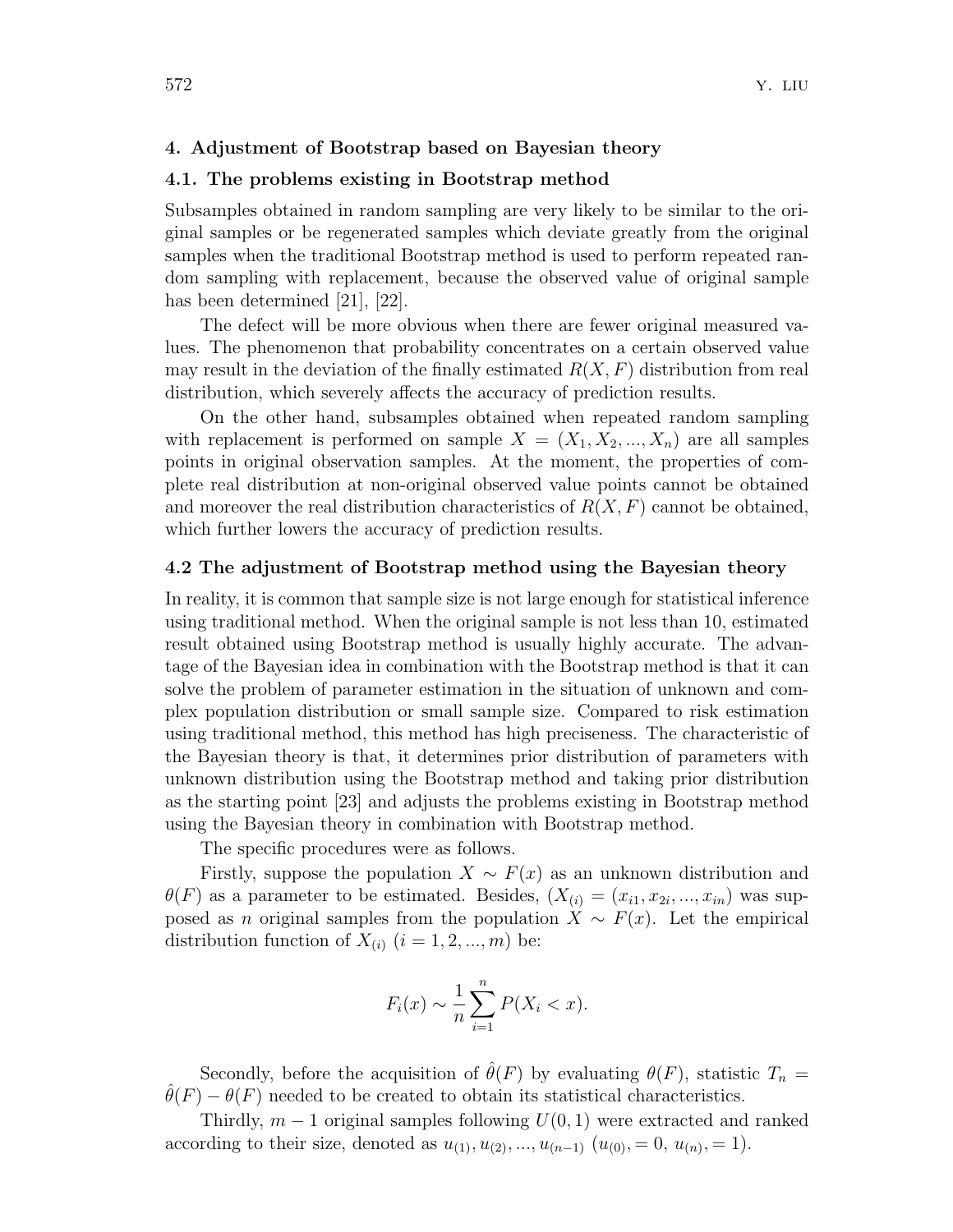Fourthly, suppose  $v_i = u_{(i)} - u_{(i-1)}$   $(i = 1, 2, ..., n-1)$ , let:

$$
\hat{\theta}_v = \theta \left( \sum_{i=1}^n v_i F_i(x) \right), \nD_n = \hat{\theta}_v - \hat{\theta}(F)
$$

 $\hat{\theta}_v$  stands for the random weighed statistic.  $T_n$  and its statistical characteristics could be obtained through  $D_n$  because  $D_n$  is the approximate distribution of  $T_n$ .

Fifthly, if the number of original samples  $X_{(i)} = (x_{i1}, x_{i2}, ..., x_{in})$  was not large enough for the Bayesian estimation, repeated sampling could be adopted to obtain regenerated samples and then  $\theta(F)$  was processed by the Bayesian estimation.

If population *X* followed normal distribution and the number of original samples was small, then we have:

$$
X_{(i)} \sim N(\mu, \sigma^2)
$$

Suppose  $\mu = 0$  and  $\theta = \sigma^2$  as parameters to be estimated; moreover,  $\theta = \sigma^2 \sim G(\alpha, \beta)$ . Then it could be known that  $\pi(\theta) \infty \theta^{(\beta-1)} e^{-\frac{\alpha}{\theta}}$  ( $\theta, \beta > 0$ ).

If the sample extracted from regenerated samples was supposed as  $X_{(B)}$  and, moreover,  $\hat{\sigma}_B^2 = \hat{\theta}_B$ , then the Bayesian estimation result obtained by substituting samples into the above estimation result was as follows.

$$
\hat{\theta}_B = E(\theta|x) = \frac{2\alpha + s}{2\beta + n - 2} = \frac{2\beta - 2}{2\beta + n - 2} E(\theta) + \frac{n}{2\beta + n - 2} \hat{\sigma}_B^2
$$

Finally, the Bayesian estimation method was used to perform parameter estimation on characteristic roots of population covariance matrix. The operation was as follows.

If population X followed normal distribution, original sample was  $X_{(i)} =$  $(x_{i1}, x_{i2}, ..., x_{in})$ , and the volume of samples was small, then  $X_{(i)} \sim N(\overline{X}, \hat{\Sigma})$  was thought to follow normal distribution. Then sample  $X_{(B)}$  with a volume of *B* was extracted through regeneration sampling; characteristic roots  $\lambda_1^{(b)}$  $\lambda_1^{(b)}, \lambda_2^{(b)}, ..., \lambda_p^{(b)}$  $(b = 1, 2, \ldots, B)$  of covariance matrix were calculated. The confidence interval of the characteristic root of population covariance matrix, with a confidence level of  $\alpha$ , could be obtained according to the upper and lower  $\frac{100\alpha}{2}$ % quantiles of frequency distribution of characteristic roots.

### **5. Conclusion**

In this study, statistical theory was applied to discuss over the statistical inference problem of the population following multivariate normal distribution in principal component analysis under the condition of a large sample size; then non-parametric Bootstrap method was used to explore the statistical inference problem in principal component analysis under the condition of a small sample size; finally, the limitations and bugs of Bootstrap method were corrected using the Bayesian estimation. However, Bootstrap method still has some defects during parameter estimation. Hence, further studies using other methods are needed to improve Bootstrap method.